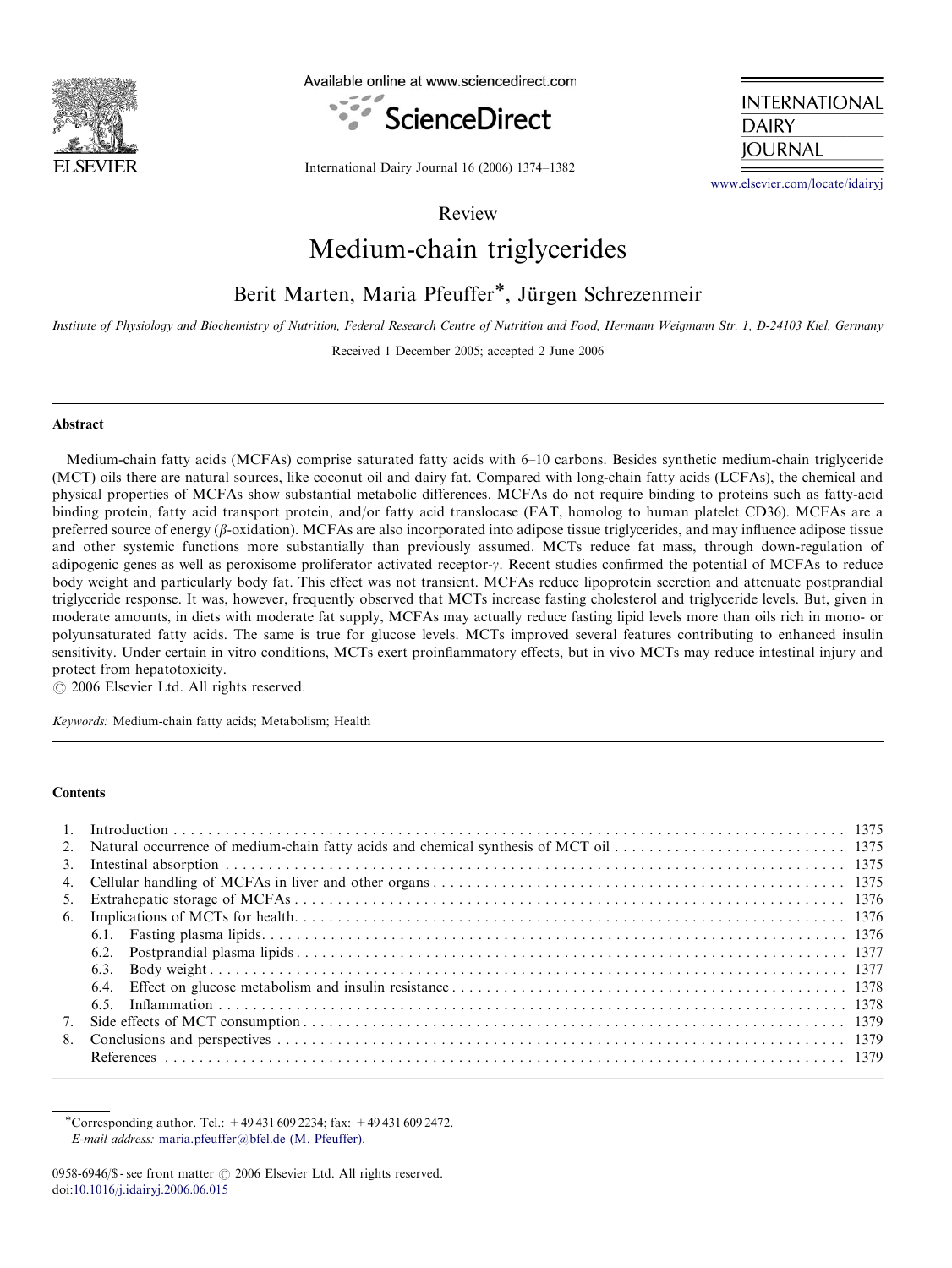#### 1. Introduction

The term medium-chain triacylglycerols refers to mixed triacylglycerols of saturated fatty acids with a chain length of 6–10 carbons, i.e., hexanoic acid (C6:0, common name capronic acid), octanoic acid (C8:0, common name caprylic acid), and decanoic acid (C10:0, common name capric acid). Sometimes, dodecanoic acid (C12:0, common name lauric acid) is included. In the 1950s, medium-chain triglycerides (MCTs) were introduced as a special energy source within a variety of clinical nutrition settings, including pancreatic insufficiency, fat malabsorption, impaired lymphatic chylomicron transport, severe hyperchylomicronemia, and total parenteral nutrition. MCTs are also being used in preterm infant formulas. Since 1994, the use of MCTs in food products is generally recognized as safe (GRAS status) the US Food and Drug Administration ([Traul, Driedger, Ingle, & Nakhasi, 2000\)](#page-7-0).

# 2. Natural occurrence of medium-chain fatty acids and chemical synthesis of MCT oil

Dietary fats contain largely fatty acids with a chain length of 14 carbons and more. However, there are some natural sources of Medium-chain fatty acids (MCFAs). In coconut and palm kernel oil, there are high amounts of MCFAs  $(50 \text{ wt})$  of fatty acids). In bovine milk C6:0–C10:0 make up  $4$ –12% of all fatty acids, and C12:0 make up 2–5%, varying with genetics, stage of lactation, and feeding regimens ([Jensen, 2002](#page-6-0)). MCT oils are produced by hydrolysis of coconut or palm kernel oil, filtration of MCFAs, and subsequent re-esterification. These MCT oils contain almost exclusively octanoic and decanoic acid, at a ratio from 50:50 to 80:20 [\(Bach &](#page-5-0) [Babayan, 1982\)](#page-5-0). Compared with triglycerides containing mainly saturated long-chain fatty acids, MCTs have a lower melting point, smaller molecule size, are liquid at room temperature, and less energy dense (8.4 versus 9.2 kcal  $g^{-1}$ ). These distinct chemical and physical properties affect the way MCFAs are absorbed and metabolized.

There is an enormous number of studies dealing with the role of MCFAs as well as a number of reviews in this field ([Bach](#page-5-0) & [Babayan, 1982;](#page-5-0) [Pfeuffer](#page-7-0) & [Schrezenmeir, 2002](#page-7-0); [St](#page-7-0) [Onge, 2005;](#page-7-0) [St Onge & Jones, 2002\)](#page-7-0). Most attention has focused on the potential role of MCFAs for weight management. The present paper addresses several aspects of MCFA metabolism that affect features of the metabolic syndrome; these include plasma lipid levels, insulin resistance, inflammatory response, as well as weight management.

#### 3. Intestinal absorption

Intraluminal hydrolysis of MCTs is faster and more efficient than hydrolysis of long-chain triglycerides (LCTs). Likewise, absorption of MCFAs is faster and more efficient than that of long-chain fatty acids (LCFAs). MCFAs stimulate cholecystokinin secretion, bile phospholipid and cholesterol secretion less than LCFAs. In the presence of pancreatic lipase or bile salt deficiency, MCFAs can still be absorbed, as opposed to LCFAs ([Bach](#page-5-0) & [Babayan, 1982\)](#page-5-0). In patients with pancreatic insufficiency, steatorrhea was significantly lower during a 5-day intake of a diet supplemented with MCT oil compared with a diet supplemented with LCTs (butter fat) ([Caliari et al., 1996\)](#page-5-0).

The majority of absorbed MCFAs are transported in the portal vein to the liver, whereas LCFAs are incorporated into chylomicron triglycerides and reach the systemic circulation via the lymph system [\(Bach](#page-5-0) & [Babayan,](#page-5-0) [1982](#page-5-0)). The proportion of MCFAs in chylomicrons increases with increasing chain length and with chronic administration. Simultaneous administration of MCTs and LCTs increases MCFA appearance in chylomicrons [\(Lee,](#page-6-0) [Hashim,](#page-6-0) & [Vanitall, 1968](#page-6-0)).

#### 4. Cellular handling of MCFAs in liver and other organs

In hepatocytes as well as in other cells, esterification of MCFAs is limited ([Papamandjaris, MacDougall,](#page-7-0) [& Jones,](#page-7-0) [1998](#page-7-0)). Thus, MCFAs have a high propensity for oxidation and seem to behave more like glucose than fat [\(Babayan,](#page-5-0) [1987](#page-5-0)). In contrast to LCFAs, MCFAs do not require carnitine palmitoyl transferase (CPT) for intramitochondrial transport. MCFAs readily cross the mitochondrial membrane, are activated intramitrochondrially by medium-chain acyl CoA synthases ([Ikeda, Okamuraikeda, &](#page-6-0) [Tanaka, 1985\)](#page-6-0), and are rapidly oxidized. Consequently, oxidation of MCFAs is higher than that of LCFAs, both in rodents ([Crozier, 1988;](#page-6-0) [Noguchi, Takeuchi, Kubota, Tsuji,](#page-7-0) [& Aoyama, 2002\)](#page-7-0) and humans ([Metges & Wolfram, 1991;](#page-6-0) [St Onge, Bourque, Jones, Ross,](#page-7-0) & [Parsons, 2003\)](#page-7-0). In order to oxidize fatty acids, sufficient oxaloacetate is required to channel an elevated influx of acetyl CoA into the tricarboxylic acid cycle. An excessive supply of acetyl CoA results in increased ketone body production, as happens from MCFAs as compared to LCFAs ([Seaton,](#page-7-0) [Welle, Warenko,](#page-7-0) & [Campbell, 1986;](#page-7-0) [Tsuji et al., 2001\)](#page-7-0). In parallel with increased MCFA oxidation, increased hepatic lipogenesis due to increased de novo fatty acid synthesis and enhanced fatty acid elongation was observed after the consumption of high MCT diets ( $>38\%$ , w/w; [Carnielli](#page-6-0) [et al., 1994;](#page-6-0) [Crozier, 1988](#page-6-0); [Hill et al., 1990\)](#page-6-0). Increased cytosolic concentration of malonyl CoA down regulates the activity of CPT1 and thus results in reduced intramitochondrial transport and oxidation of LCFAs, while MCFAs bypass this transport process.

Compared with LCFAs, MCFAs do not require binding to fatty acid-binding protein, fatty acid transport proteins, or fatty acid translocase (FAT). This affects a number of regulatory pathways. For example, in the spontaneously hypertensive rat (SHR), where FAT on rat chromosome 4 was identified as a defective SHR gene [\(Aitman et al., 1997,](#page-5-0) [1999](#page-5-0)), dietary supply of MCFAs resulted in reduced basal insulin levels, normalized glucose tolerance, and attenuated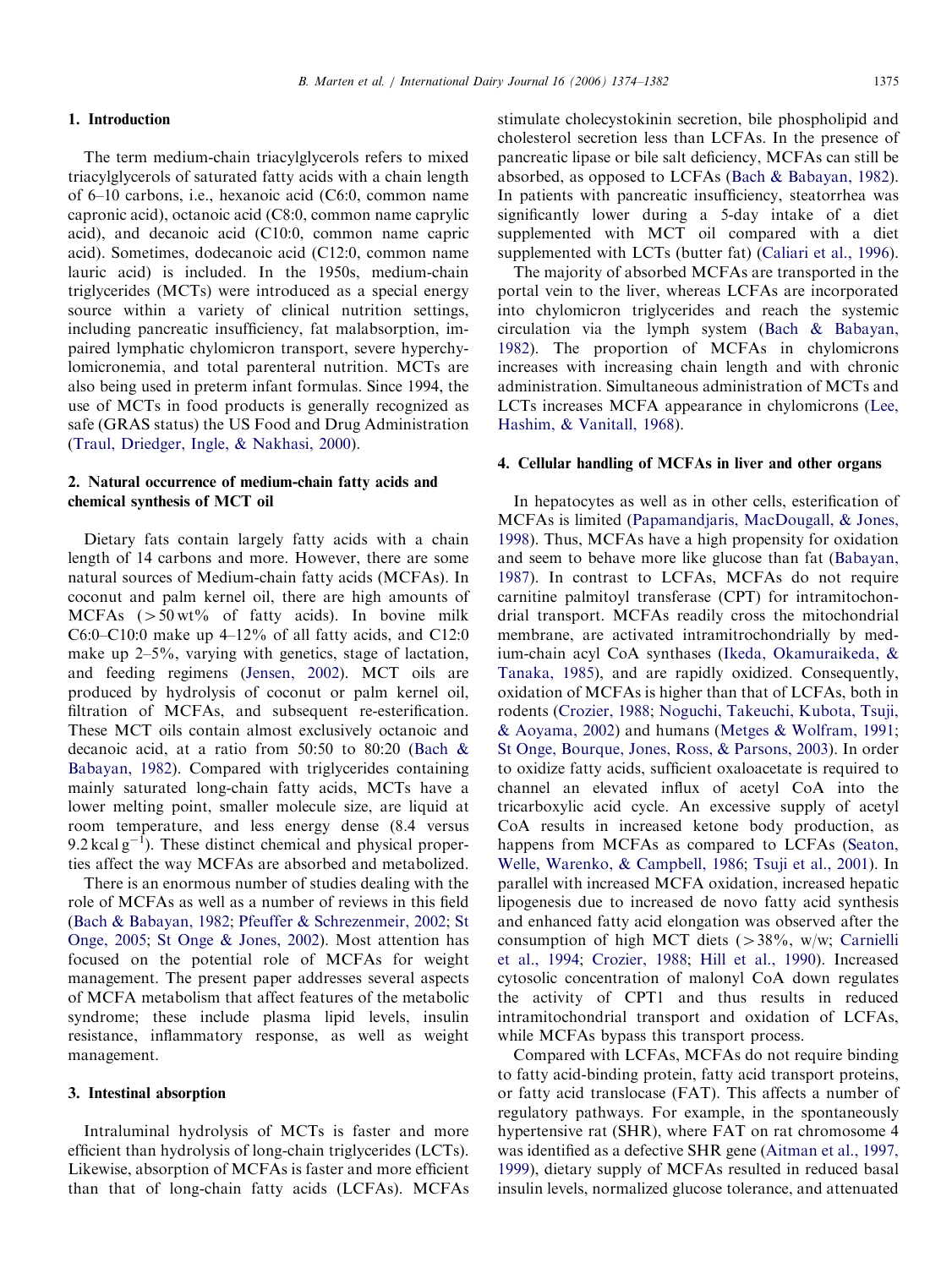symptoms of the metabolic syndrome [\(Hajri et al., 2001\)](#page-6-0). Furthermore, MCFA intake improved the impaired capacity of the SHR heart to withstand acute adrenergic stress due to the contribution of exogenous MCFA oxidation to energy production ([Labarthe, Khairallah,](#page-6-0) [Bouchard, Stanley, & Des, 2005](#page-6-0)). Besides peroxisome proliferator activated receptor- $\gamma$  (PPAR $\gamma$ ) gene expression and protein concentrations of further adipogenic transcription factors, steroid regulatory-binding element protein-1c and CCAAT element-binding protein-a were increased in murine adipocytes after exposure to octanoate [\(Han et al.,](#page-6-0) [2002\)](#page-6-0), indicating regulatory effects of MCFAs on transcriptional and post-transcriptional level.

#### 5. Extrahepatic storage of MCFAs

The minor fraction of MCFAs which bypasses the liver is distributed to peripheral tissue via the general circulation [\(Bach & Babayan, 1982;](#page-5-0) [Greenberger & Skillman, 1969\)](#page-6-0). Although it is generally believed that ingested MCFAs are preferably oxidized in the liver, MCFAs were also incorporated into adipose tissue triglycerides of rodents [\(Han, Hamilton, Kirkland, Corkey,](#page-6-0) & [Guo, 2003\)](#page-6-0), and may influence adipose tissue and consequently systemic function more substantially than previously assumed. Murine 3T3-L1 preadipocytes exposed to octanoic acid accumulated less fat and did not induce cell differentiation compared to oleic acid ([Guo, Choi, Kirkland, Corkey,](#page-6-0) & [Hamilton, 2000](#page-6-0)). When 3T3-L1 and human adipocytes were exposed to octanoic acid, they accumulated less fat and show attenuated adipogenesis than cells exposed to LCFAs ([Guo, Lei, Wang, Corkey](#page-6-0) & [Han, 2003;](#page-6-0) [Han et al.,](#page-6-0) [2002\)](#page-6-0). Furthermore, compared with an LCT diet, 2 months' feeding of an MCT diet reduced fat mass in rats, apparently through the down-regulation of adipogenic genes as well as the transcription factor  $PPAR_{\gamma}$ , beyond improving insulin sensitivity and glucose tolerance [\(Han](#page-6-0) [et al., 2003](#page-6-0)). The decreased fat accumulation in adipocytes could result from preferential lipolysis of MCFAs stored at position sn-1,3 of adipose tissue triacylglycerols ([Guo](#page-6-0) [et al., 2000\)](#page-6-0). Because MCFAs are highly ionized at physiological pH, they are much more soluble in aqueous biological fluids compared with LCFAs ([Odle, 1997\)](#page-7-0) and could move away faster from lipid droplets to reduce product inhibition of hormone sensitive lipase ([Lei et al.,](#page-6-0) [2004\)](#page-6-0).

### 6. Implications of MCTs for health

#### 6.1. Fasting plasma lipids

Serum lipids are secreted into the circulation from the intestine as chylomicrons and from the liver as very lowdensity lipoprotein (VLDL). Both lipoproteins carry one molecule of either apolipoprotein (apo) B48 or B100. Long-chain saturated fatty acids as well as oleic acid generally stimulate secretion and at the same time increase

intracellular triglycerides. But octanoic [\(Sato et al., 2005](#page-7-0); [Tachibana, Sato, Takahashi, & Akiba, 2002](#page-7-0)), decanoic and dodecanoic acid ([Sato et al., 2005\)](#page-7-0) stimulated apoB, triglyceride and cholesterol secretions less than palmitic acid (C16:0) in cultured hepatocytes. At the same time, intracellular apoB mRNA expression was reduced with decanoic and dodecanoic acid, and there was no intracellular triglyceride accumulation. MCFAs even attenuated palmitic acid-stimulated apoB secretion [\(Sato et al., 2005](#page-7-0); [Tachibana et al., 2002\)](#page-7-0). ApoB secretion, as well as hepatic triglyceride and cholesterol concentration, was also lower with octanoic as compared with oleic (C18:1) or linoleic acid (C18:2) when these fatty acids were fed as synthetic triglycerides to mice ([Xie, Woollett, Turley,](#page-7-0) [& Dietschy,](#page-7-0) [2002\)](#page-7-0).

Nevertheless, studies frequently found that MCT-, as compared with LCT-, containing diets increased fasting plasma cholesterol as well as triglyceride concentrations in humans. LCTs in these studies were mostly from soybean, corn, or olive oil [\(Cater, Heller,](#page-6-0) & [Denke, 1997](#page-6-0); [Hill et al.,](#page-6-0) [1989, 1990;](#page-6-0) [Swift, Hill, Peters,](#page-7-0) [& Greene, 1992](#page-7-0); [Tholstrup](#page-7-0) [et al., 2004](#page-7-0)). The problem is that polyunsaturated LCFAs themselves are hypocholesterolemic and hypotriglyceridemic compared to saturated LFCAs [\(Mensink, Zock,](#page-6-0) [Kester,](#page-6-0) & [Katan, 2003\)](#page-6-0). When an MCT-rich diet was compared with a dodecanoic acid-rich diet, with identical amounts of mono- and polyunsaturated fatty acids, total and LDL cholesterol was less increased by the MCT diet. The MCT- as compared with the dodecanoic acid-rich diet also increased LDL receptor activity significantly ([Tsai,](#page-7-0) [Park, Kovacic, & Snook, 1999](#page-7-0)). However, diets with synthetic triglycerides containing only hexanoic or octanoic acid did not change LDL receptor activity as compared with tristearates in animal experiments [\(Dietschy, Wool](#page-6-0)[lett,](#page-6-0) [& Spady, 1993\)](#page-6-0).

All these experiments were carried out with very high amounts of MCTs in the diet, and in some cases the supply of polyunsaturated fatty acids in these diets was critically low. Two studies chose a different approach and used lower amounts of MCTs. In one case, just 5 g MCTs were given in a standard diet (28% of energy as fat, 2200 kcal per day in total), against an LCT diet enriched in monoand polyunsaturated fatty acids [\(Nosaka et al., 2003\)](#page-7-0). During the 12-week intervention, cholesterol and triglyceride levels were gradually reduced in both experimental groups, but somewhat more in the MCT group. VLDL cholesterol was significantly more reduced with the MCT diet. In another study, 10 g MCTs or a non-specified LCT oil was given in a very-low-calorie diet (VLCD) for 4 weeks [\(Krotkiewski, 2001](#page-6-0)). Again, both test oils decreased total cholesterol and triglyceride levels significantly, and the effect was more pronounced with MCTs. It is not clear whether the difference between the groups was tested for significance.

As will be discussed later for the effect on weight loss, consuming a moderate amount may be critical for a hypocholesterolemic (and hypotriglyceridemic) effect to be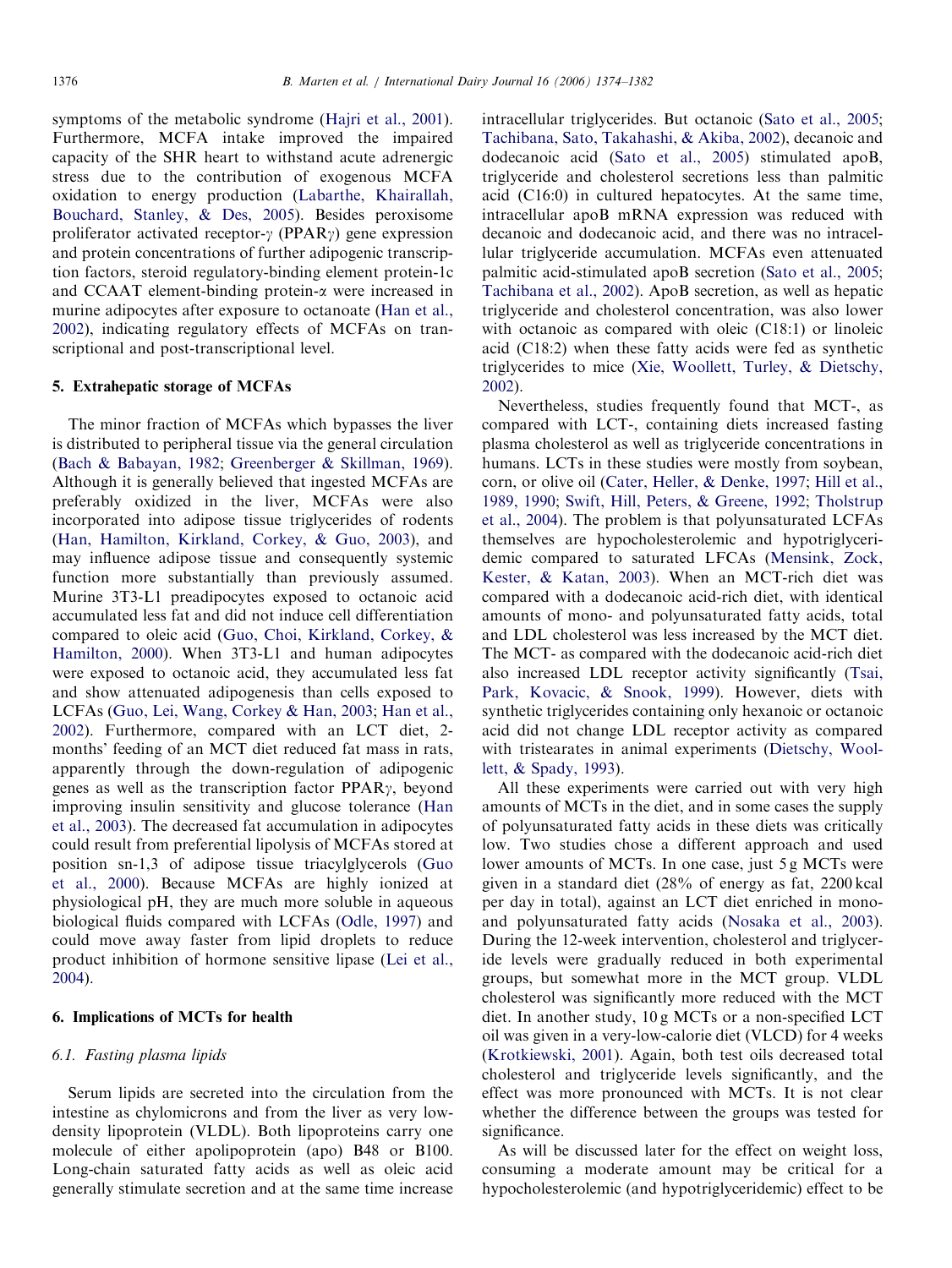seen. Though MCFAs do reduce triglyceride secretion when used in lower amounts, MCFA consumption, especially when fed in excess of caloric needs, might increase de novo lipogenesis. This, in turn, would increase triglyceride secretion, and could thus account for the elevated fasting plasma triglyceride levels ([Pfeuffer &](#page-7-0) [Schrezenmeir, 2002](#page-7-0)). As cholesterol and triglyceride secretion are regulated in a coordinated manner, increased cholesterol secretion may be the consequence of increased triglyceride secretion and this, in the longer run, might also enhance plasma cholesterol levels.

### 6.2. Postprandial plasma lipids

As outlined before, the inhibitory effect of MCFAs on apoB and triglyceride secretion will acutely affect the postprandial triglyceride response. Plasma triglyceride levels increase after a fat-containing meal and return to baseline 6–12 h later. The degree of postprandial triglyceride response to a fat meal is positively correlated with cardiovascular disease risk and features of the metabolic syndrome ([Karpe, 1999;](#page-6-0) [Schrezenmeir et al., 1993\)](#page-7-0). According to conventional wisdom this postprandial triglyceride response, usually expressed as area under the curve (AUC), is more pronounced with saturated rather than polyunsaturated fatty acids. Postprandial triglyceride response was generally lower with intake of MCFAs rather than mono- or polyunsaturated LCFAs, both in animals ([Kalogeris, Monroe, Demichele,](#page-6-0) [& Tso, 1996\)](#page-6-0) and man ([Asakura et al., 2000;](#page-5-0) [Borel et al., 1998\)](#page-5-0). This diminished postprandial triglyceride response is not simply explained by the fact that MCFAs are transported in the lymph. When an MCT meal was followed by a subsequent LCT meal, the postprandial response to the second meal was unexpectedly pronounced, and the total AUC war approximately equivalent to that of two consecutive LCT meals [\(Borel et al., 1998](#page-5-0)). The authors concluded that a fraction of the MCFAs had been stored temporarily in the mucosa and secreted after the second meal, and that LCFAs are absolutely required for chylomicron formation. It may, however, be questioned whether lack of LCFAs is a sufficient explanation, as chylomicron triglycerides are generally enriched in endogenous LCFAs ([Lambert,](#page-6-0) [Botham, & Mayes, 1995\)](#page-6-0).

Not surprising, obese subjects benefited more from the attenuating effect of MCFAs than lean subjects, and postprandial cholesterol response was also reduced [\(Kasai,](#page-6-0) [Maki et al., 2003\)](#page-6-0). The difference was mainly in what the authors called low-density lipoprotein (LDL), but what is probably an atherogenic remnant fraction. The lipid load was small in this study, just 10 g of soybean plus rapeseed oil or pure MCTs in a mixed liquid meal. The postprandial triglyceride response to milk fat as compared with an oil rich in polyunsaturated fatty acids was equal or even less in several studies ([Mekki et al., 2002](#page-6-0)). This attenuated response is most probably due to short-chain fatty acids and MCFAs in dairy fat. In one study, the response to an MCT-enriched meal was not different from that to a cream meal [\(Thomas et al., 2001\)](#page-7-0).

## 6.3. Body weight

In animals, feeding MCTs results in less weight gain than feeding isoenergetic diets containing LCTs, and less weight gain was associated with decreased fat deposition ([Baba,](#page-5-0) [Bracco](#page-5-0) & [Hashim, 1982](#page-5-0); [Crozier, Boisjoyeux, Chanez,](#page-6-0) [Girard,](#page-6-0) & [Peret, 1987;](#page-6-0) [Geliebter, Torbay, Bracco, Hashim,](#page-6-0) [& Vanitallie, 1983](#page-6-0); [St Onge, Ross, Parsons,](#page-7-0) [& Jones, 2003\)](#page-7-0). It is generally believed that MCT-induced weight loss is secondary to hepatic oxidation of MCFAs, which lead to increased energy expenditure. Isoenergetic feeding of MCTs increases thermogenesis to a greater extent than LCTs in rodents [\(Bach](#page-5-0) [& Babayan, 1982;](#page-5-0) [Dulloo, Mensi,](#page-6-0) [Seydoux,](#page-6-0) & [Girardier, 1995](#page-6-0); [Geliebter et al., 1983;](#page-6-0) [Noguchi](#page-7-0) [et al., 2002](#page-7-0)). However, humans on a long-term basis could not consume such high-MCT diets, due to lack of palatability and because of adverse gastrointestinal and other symptoms. Energy expenditure following MCTbased meals was also greater than for LCT-based meals in several studies on humans, within 6 h after a single meal ([Kasai et al., 2002](#page-6-0); [St Onge, Ross et al., 2003](#page-7-0)) or over 24 h ([Dulloo, Fathi, Mensi & Girardier, 1996](#page-6-0)), and this effect was dose dependent ([Dulloo et al., 1996\)](#page-6-0). Higher thermogenesis was still evident after 6 days of overfeeding a liquid formula diet containing MCTs ([Hill et al., 1989](#page-6-0)), but was somewhat attenuated after 4 weeks on an MCT as compared with a control olive oil diet ([St Onge, Ross](#page-7-0) [et al., 2003](#page-7-0)). But when MCTs were compared to beef tallow, an increased energy expenditure was still evident after 4 weeks ([St Onge, Bourque et al., 2003](#page-7-0)).

The question arises how do MCTs affect body weight and body composition in the longer term. Intervention studies were carried out mostly in obese subjects, with an energy supply covering energy needs. In two intervention studies on obese subjects, lasting 4 weeks, there was a high fat (40% of energy) and MCT supply (approximately 80 g per day) ([St Onge, Bourque et al., 2003](#page-7-0); [St Onge, Ross](#page-7-0) [et al., 2003](#page-7-0)). In one experiment, MCTs were compared against beef tallow [\(St Onge, Bourque et al., 2003](#page-7-0)); in the other, a so-called functional MCT oil also containing flaxseed oil and phytosterols was compared against olive oil [\(St Onge, Ross et al., 2003\)](#page-7-0). In both studies, weight loss was not different between intervention groups. However in the latter study, body fat was significantly more reduced with MCT intervention [\(St Onge, Ross et al., 2003\)](#page-7-0). In a series of intervention studies from Japan in obese subjects (body mass index (BMI)  $>$  23 kg m<sup>-2</sup>), lasting 12 weeks each, dietary fat provided 26–27% of energy and the MCT dose was moderate, either 10 g per day during breakfast ([Tsuji et al., 2001](#page-7-0)), 5 g per day in margarine [\(Nosaka et al.,](#page-7-0) [2003](#page-7-0)), or 1.7 g per day in bread [\(Kasai, Nosaka et al.,](#page-6-0) [2003](#page-6-0)), against a mixture of rapeseed and soybean oil as control. In all studies, body weight as well as body fat was significantly more reduced with the MCT diet. There was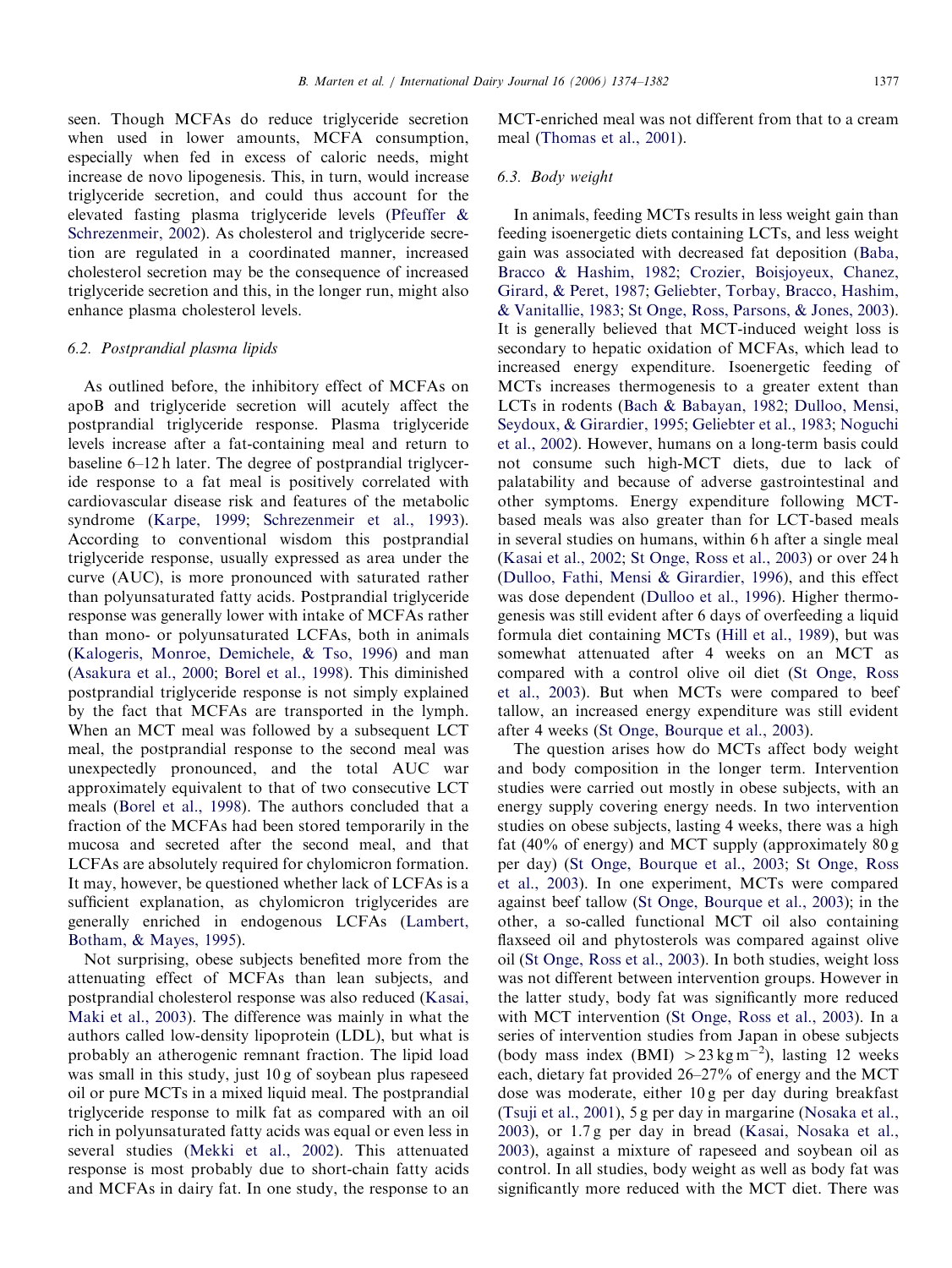no indication of an attenuated effect with longer time. The effects were not significant in non-obese subjects, i.e., subjects with  $BMI < 23 \text{ kg m}^{-2}$  ([Tsuji et al., 2001](#page-7-0)). When MCT- or LCT-containing VLCDs were given to obese subjects, with 9.9 or 8.8 g per day test fats, equivalent to 25% of total energy, MCT oil decreased body weight more than LCT oil within the first 2 weeks only. However, throughout the 4-week intervention period, MCT administration reduced body fat significantly more and lean body mass less ([Krotkiewski, 2001](#page-6-0)). Thus, these results do not suggest that the effect of MCTs on body weight and body composition would be lost with longer-term application. It is noteworthy that such small amounts of MCTs per day had such a clear effect. It will have to be found out in further studies whether a low amount of MCTs, the ratio of MCFAs to other fatty acids, the total fat supply, or the food matrix into which MCTs are incorporated is critical. Furthermore, such regimens need to be tested in subjects of different genetic background.

Besides increased resting metabolic rate ([White, Papa](#page-7-0)[mandjaris,](#page-7-0) & [Jones, 1999](#page-7-0)) and postprandial energy expenditure, there is some evidence that MCTs could reduce food intake and enhance satiety and thus alter energy intake in rats [\(Bray, Lee,](#page-5-0) [& Bray, 1980](#page-5-0)) and humans [\(Krotkiewski, 2001](#page-6-0); [Stubbs & Harbron, 1996\)](#page-7-0). Reduced spontaneous food and thus energy intake at lunch was observed following a high-carbohydrate breakfast supplemented with MCTs as compared to olive oil or lard [\(Van](#page-7-0) [Wymelbeke, Louis-Sylvestre, & Fantino, 2001](#page-7-0)); however, energy intake at dinner was no longer different. Of note, resting glucose and lipid oxidation and postprandial lipid oxidation was also higher in butter-fed as compared to soybean oil-fed obese rats, and the butter diet seemed to prevent fat accumulation in the long-term. There was no clear beneficial effect of butter in lean animals [\(Rolland](#page-7-0) [et al., 2002](#page-7-0)).

#### 6.4. Effect on glucose metabolism and insulin resistance

Because diets high in long-chain saturated fat are linked to the pathogenesis of insulin resistance ([Riccardi, Giacco,](#page-7-0) [& Rivellese, 2004\)](#page-7-0), it is worthwhile to examine if MCFAs improve insulin-mediated glucose metabolism. Octanoic acid stimulated glucose-mediated insulin secretion in the perfused pancreas less than longer-chain fatty acids [\(Stein](#page-7-0) [et al., 1997](#page-7-0)). Oxidation rates of LCFAs are also usually depressed when the diet is simultaneously high in carbohydrates. But in an euglycemic clamp study, a high glucose supply decreased oleic but not octanoic acid oxidation [\(Sidossis, Stuart, Shulman, Lopaschuk,](#page-7-0) & [Wolfe,](#page-7-0) [1996\)](#page-7-0). This means that glucose controls entry of LCFAs, but not of MCFAs, into mitochondria. On the other hand, MCT/LCT infusion decreased glucose oxidation less than LCT infusion ([Stouthard, Endert, Romijn,](#page-7-0) & [Sauerwein,](#page-7-0) [1994\)](#page-7-0).

But in most animal or human studies there was no clearcut reduction in plasma glucose or insulin levels (reviewed by [Pfeuffer & Schrezenmeir, 2002\)](#page-7-0). In a recent study, when a high dose of 70 g of test fats was consumed for 3 weeks, MCTs as compared with high-oleic sunflower oil increased not only LDL cholesterol, VLDL cholesterol, and plasma triglycerides, but also fasting glucose levels [\(Tholstrup](#page-7-0) [et al., 2004](#page-7-0)). Yet in subjects of normal weight the amount of  $5 \text{ g day}^{-1}$  MCTs had no effect as compared with the LCT oil [\(Nosaka et al., 2003](#page-7-0)). A moderate supply of MCTs (10 g per day), in a VLCD over 4 weeks, gradually decreased fasting glucose and particularly insulin levels more than an LCT diet in obese subjects [\(Krotkiewski,](#page-6-0) [2001\)](#page-6-0). Fasting glucose and insulin fasting levels were not changed in patients with type 2 diabetes after 30 days on a MCT-rich diet, but postprandial glucose excursion was less after MCT intervention ([Yost et al., 1994\)](#page-8-0). Euglycemic clamping studies in humans showed improved insulin sensitivity with an MCT diet after short-term [\(Eckel](#page-6-0) [et al., 1992\)](#page-6-0) and longer-term treatment ([Yost & Eckel,](#page-8-0) [1989\)](#page-8-0), in the latter case within a hypocaloric diet. Insulin sensitivity and glucose tolerance were also improved in rats fed MCTs compared with LCTs for 2 months ([Han et al.,](#page-6-0) [2003\)](#page-6-0).

Of note, overfeeding with MCTs as compared with LCTs decreased postprandial free fatty acids (FFAs) ([Hill et al.,](#page-6-0) [1990\)](#page-6-0). This is noteworthy as increased levels of FFAs are associated with insulin resistance and the metabolic syndrome. In addition, MCT feeding did not stimulate triglyceride accumulation in hepatocytes in cell culture [\(Tachibana et al., 2002;](#page-7-0) [Sato et al., 2005\)](#page-7-0) and in liver of animal models ([Han et al., 2003;](#page-6-0) [Nagata, Kasai, Wata](#page-7-0)[nabe, Ikeda,](#page-7-0) [& Saito, 2003](#page-7-0)).

# 6.5. Inflammation

It is believed that atherosclerosis is caused by a chronic low-grade inflammatory state, and coronary heart disease risk is associated with increased levels of markers of inflammation, like interleukin-6, C-reactive protein and soluble adhesion molecules. High levels of some markers are also linked to features of the metabolic syndrome, including adiposity and insulin resistance. Long-chain saturated fatty acids are proinflammatory, while n-3 fatty acids from fish oils dampen inflammatory responses ([Plat](#page-7-0) [& Mensink, 2005](#page-7-0)). In vitro, MCT emulsions increase adhesion molecule and activation marker expression in neutrophils and monocytes ([Wanten, Janssen, & Naber,](#page-7-0) [2002\)](#page-7-0), alter protein kinase C-mediated calcium signalling in human neutrophils [\(Wanten, van Emst-De Vries, Naber,](#page-7-0) & [Willems, 2001](#page-7-0)), and exert a number of changes associated with an increased inflammatory response [\(Bellinati-Pires,](#page-5-0) [Waitzberg, Salgado, & Carneiro-Sampaio, 1993\)](#page-5-0). However, where examined, the effect was not observed with MCFAs ([Wanten et al., 2002](#page-7-0)) or structured triglycerides containing both MCFAs and LCFAs [\(Wanten et al., 2001\)](#page-7-0). The clinical relevance of these findings remains to be established. Most absorbed MCFAs are transported in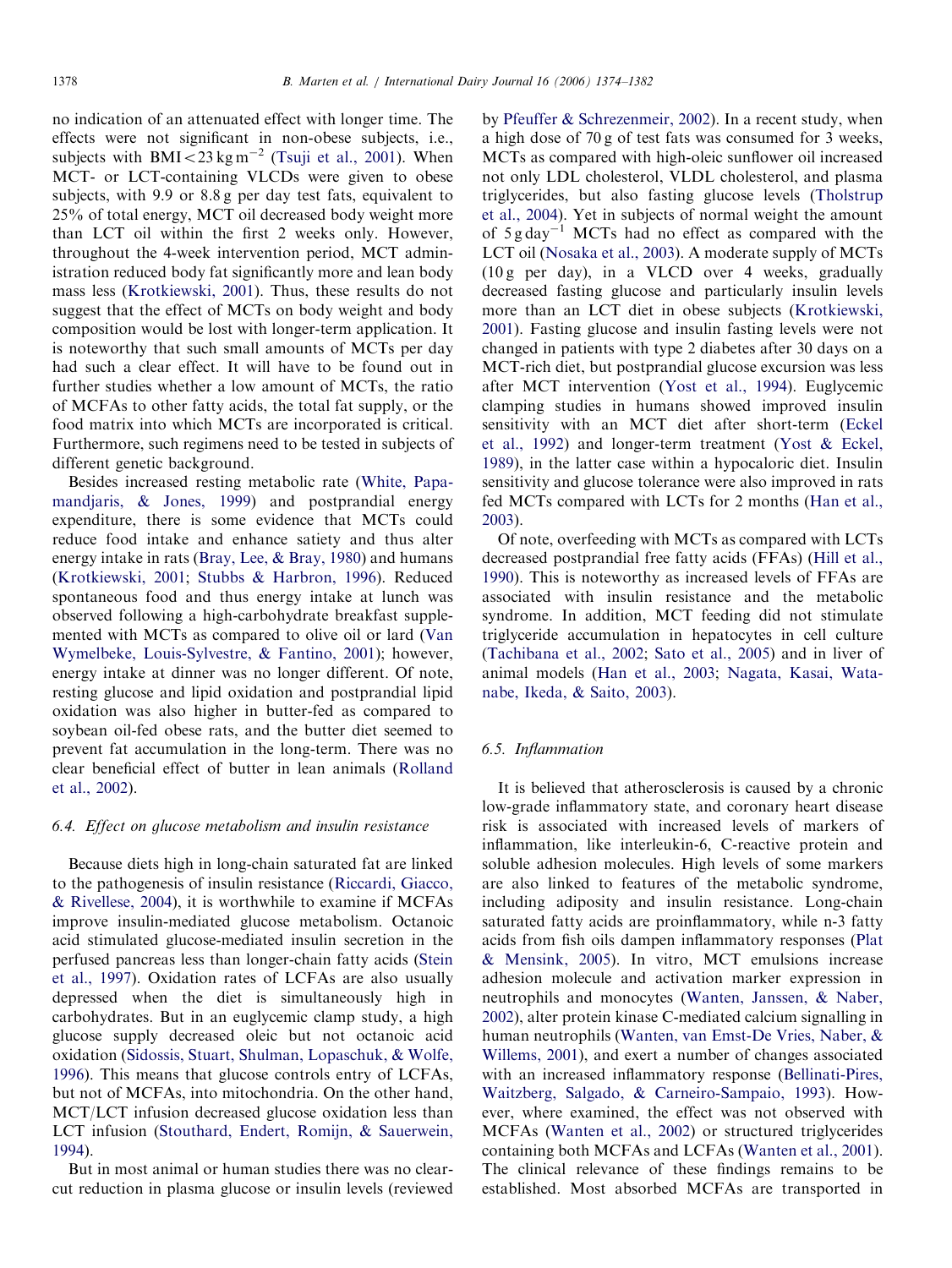<span id="page-5-0"></span>blood bound to albumin and are rapidly cleared by the liver, or are otherwise present in mixed triglycerides.

While decanoic acid, like oleic acid, increased secretion of the proinflammatory mediator interleukin (IL)-8 by Caco-2 cells in one study ([Tanaka et al., 2001\)](#page-7-0) octanoic acid and MCTs suppressed IL-8 secretion in another study ([Hoshimoto, Suzuki, Katsuno, Nakajima, & Saito, 2002\)](#page-6-0). In fact, MCTs are often administered to patients with Crohn's disease or short-bowel syndrome. Consumption of MCTs protected the gut of rats by modulating the immune response to lipopolysaccharides and enhancing secretory immunoglobulin A expression [\(Kono et al., 2004\)](#page-6-0). Increasing doses of MCTs, at the expense of corn oil, also reduced alcohol-induced hepatotoxicity, including triglyceride accumulation and oxidative stress in rats [\(Ronis, Korourian,](#page-7-0) [Zipperman, Hakkak, & Badger, 2004](#page-7-0)). As the short-chain butyric acid (C4:0) inhibits cytokine-induced adhesion molecule expression in endothelial cells ([Zapolska-Down](#page-8-0)[ar, Siennicka, Kaczmarczyk, Kolodziej,](#page-8-0) & [Naruszewicz,](#page-8-0) [2004](#page-8-0)), it would be interesting to also examine the effect of MCFAs. More work needs to be done in this field, in particular in vivo studies.

#### 7. Side effects of MCT consumption

The amount of MCTs that can be tolerated within one meal is limited to 25–30 g. Ingestion of larger amounts of MCTs causes adverse gastrointestinal symptoms, including nausea, vomiting, bloating, gastrointestinal discomfort, abdominal cramps, and osmotic diarrhea ([Jeukendrup &](#page-6-0) [Aldred, 2004\)](#page-6-0). There is no risk of ketoacidosis or ketonemia with MCTs at levels associated with normal consumption [\(Traul et al., 2000\)](#page-7-0). Furthermore, rats adapted to long-term feeding of MCT-containing diets, in that hepatic and blood levels of ketone bodies were decreased ([Crozier et al., 1987](#page-6-0); [Papamandjaris et al.,](#page-7-0) [1998](#page-7-0)). It was concluded from several animal and human studies that MCTs had no toxicological properties, no matter whether administered orally or parenterally, or if consumed as a supplement in a balanced diet, at levels up to 15% of energy (corresponding to  $>$ 30 g MCTs per day in a 2000 kcal diet) ([Traul et al., 2000](#page-7-0)).

#### 8. Conclusions and perspectives

In a number of studies, but not always, beneficial effects of MCTs on weight control and glucose as well as on lipid metabolism were observed. This may prove the usefulness of natural foods containing relatively high amounts of MCFAs as well as the usefulness of functional foods supplemented with MCTs. A functional oil containing MCTs, phytosterols, and flaxseed oil reduced total and LDL cholesterol levels and LDL particle size in healthy overweight men as compared to olive oil [\(St Onge,](#page-7-0) [Lamarche, Mauger, & Jones, 2003\)](#page-7-0). As several studies indicate that moderate doses are better than excessive loads, it will have to be examined which dose and food matrix offers the most benefits, and whether naturally occurring MCFAs at position sn-1,3 of a triglyceride molecule and MCT oils have the same effect. Another interesting aspect is whether MCFAs, due to their preferred oxidation, might ''spare'' polyunsaturated fatty acids from oxidation, as fatty acid tracer exhalation tests and serum fatty acid profiles in preterm infants [\(Rodriguez](#page-7-0) [et al., 2003\)](#page-7-0) and rats ([Nagata et al., 2003\)](#page-7-0) suggest.

Subjects with existing obesity may particularly profit from the consumption of MCFAs.  $\beta$ -oxidation of LCFAs was impaired in obese as compared to normal-weight subjects, but this was not the case for the oxidation of MCFAs (Binnert et al., 1998). A butter diet seemed to prevent fat accumulation in obese rats [\(Rolland et al.,](#page-7-0) [2002](#page-7-0)), and obese human subjects lost more weight on an MCT diet than normal-weight subjects [\(Tsuji et al., 2001\)](#page-7-0). Obese subjects profited more from the attenuating effect of MCTs on the postprandial triglyceride response [\(Kasai,](#page-6-0) [Maki et al., 2003](#page-6-0)).

#### References

- Aitman, T. J., Glazier, A. M., Wallace, C. A., Cooper, L. D., Norsworthy, P. J., Wahid, F. N., et al. (1999). Identification of Cd36 (Fat) as an insulin-resistance gene causing defective fatty acid and glucose metabolism in hypertensive rats. Nature Genetics, 21, 76–83.
- Aitman, T. J., Gotoda, T., Evans, A. L., Imrie, H., Heath, K. E., Trembling, P. M., et al. (1997). Quantitative trait loci for cellular defects in glucose and fatty acid metabolism in hypertensive rats. Nature Genetics, 16, 197–201.
- Asakura, L., Lottenberg, A. M. P., Neves, M. Q. T. S., Nunes, V. S., Rocha, J. C., Passarelli, M., et al. (2000). Dietary medium-chain triacylglycerol prevents the postprandial rise of plasma triacylglycerols but induces hypercholesterolemia in primary hypertriglyceridemic subjects. American Journal of Clinical Nutrition, 71, 701–705.
- Baba, N., Bracco, E. F., & Hashim, S. A. (1982). Enhanced thermogenesis and diminished deposition of fat in response to overfeeding with diet containing medium chain triglyceride. American Journal of Clinical Nutrition, 35, 678–682.
- Babayan, V. K. (1987). Medium chain triglycerides and structured lipids. Lipids, 22, 417–420.
- Bach, A. C., & Babayan, V. K. (1982). Medium-chain triglycerides— An update. American Journal of Clinical Nutrition, 36, 950–962.
- Bellinati-Pires, R., Waitzberg, D. L., Salgado, M. M., & Carneiro-Sampaio, M. M. (1993). Functional alterations of human neutrophils by medium-chain triglyceride emulsions: evaluation of phagocytosis, bacterial killing, and oxidative activity. Journal of Leukocyte Biology, 53, 404–410.
- Binnert, C., Pachiaudi, C., Beylot, M., Hans, D., Vandermander, J., Chantre, P., et al. (1998). Influence of human obesity on the metabolic fate of dietary long- and medium-chain triacylglycerols. American Journal of Clinical Nutrition, 67, 595–601.
- Borel, P., Tyssandier, V., Mekki, N., Grolier, P., Rochette, Y., Alexandre-Gouabau, M. C., et al. (1998). Chylomicron beta-carotene and retinyl palmitate responses are dramatically diminished when men ingest betacarotene with medium-chain rather than long-chain triglycerides. Journal of Nutrition, 128, 1361–1367.
- Bray, G. A., Lee, M., & Bray, T. L. (1980). Weight-gain of rats fed medium-chain triglycerides is less than rats fed long-chain triglycerides. International Journal of Obesity, 4, 27–32.
- Caliari, S., Benini, L., Sembenini, C., Gregori, B., Carnielli, V., & Vantini, I. (1996). Medium-chain triglyceride absorption in patients with pancreatic insufficiency. Scandinavian Journal of Gastroenterology, 31, 90–94.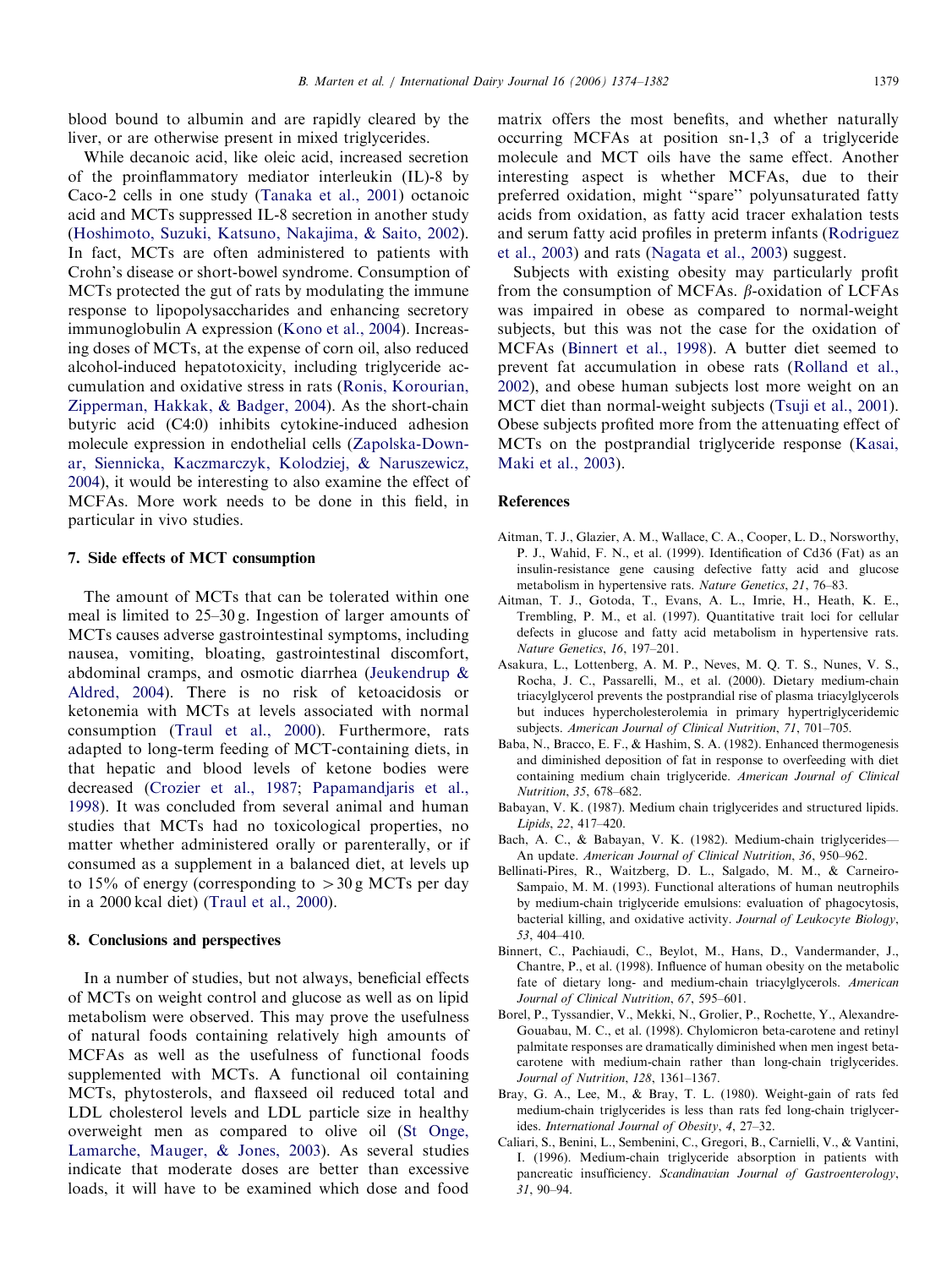- <span id="page-6-0"></span>Carnielli, V. P., Sulkers, E. J., Moretti, C., Wattimena, J. L. D., Vangoudoever, J. B., Degenhart, H. J., et al. (1994). Conversion of octanoic-acid into long-chain saturated fatty-acids in prematureinfants fed a formula containing medium-chain triglycerides. Metabolism—Clinical and Experimental, 43, 1287–1292.
- Cater, N. B., Heller, H. J., & Denke, M. A. (1997). Comparison of the effects of medium-chain triacylglycerols, palm oil, and high oleic acid sunflower oil on plasma triacylglycerol fatty acids and lipid and lipoprotein concentrations in humans. American Journal of Clinical Nutrition, 65, 41–45.
- Crozier, G. L. (1988). Medium-chain triglyceride feeding over the longterm—The metabolic-fate of [C-14] octanoate and [C-14] oleate in isolated rat hepatocytes. Journal of Nutrition, 118, 297–304.
- Crozier, G., Boisjoyeux, B., Chanez, M., Girard, J., & Peret, J. (1987). Metabolic effects induced by long-term feeding of medium-chain triglycerides in the rat. Metabolism—Clinical and Experimental, 36, 807–814.
- Dietschy, J. M., Woollett, L. A., & Spady, D. K. (1993). The interaction of dietary-cholesterol and specific fatty-acids in the regulation of ldl receptor activity and plasma LDL-cholesterol concentrations. Annals of the New York Academy of Sciences, 676, 11–26.
- Dulloo, A. G., Fathi, M., Mensi, N., & Girardier, L. (1996). Twenty-fourhour energy expenditure and urinary catecholamines of humans consuming low-to-moderate amounts of medium-chain triglycerides: A dose–response study in a human respiratory chamber. European Journal of Clinical Nutrition, 50, 152–158.
- Dulloo, A. G., Mensi, N., Seydoux, J., & Girardier, L. (1995). Differential-effects of high-fat diets varying in fatty-acid composition on the efficiency of lean and fat tissue deposition during weight recovery after low food-intake. Metabolism—Clinical and Experimental, 44, 273–279.
- Eckel, R. H., Hanson, A. S., Chen, A. Y., Berman, J. N., Yost, T. J., & Brass, E. P. (1992). Dietary substitution of medium-chain triglycerides improves insulin-mediated glucose-metabolism in NIDDM subjects. Diabetes, 41, 641–647.
- Geliebter, A., Torbay, N., Bracco, E. F., Hashim, S. A., & Vanitallie, T. B. (1983). Overfeeding with medium-chain triglyceride diet results in diminished deposition of fat. American Journal of Clinical Nutrition, 37, 1–4.
- Greenberger, N. J., & Skillman, T. G. (1969). Medium-chain triglycerides—Physiologic considerations and clinical implications. New England Journal of Medicine, 280, 1045.
- Guo, W., Choi, J. K., Kirkland, J. L., Corkey, B. E., & Hamilton, J. A. (2000). Esterification of free fatty acids in adipocytes: a comparison between octanoate and oleate. Biochemical Journal, 349, 463–471.
- Guo, W., Lei, T. G., Wang, T., Corkey, B. E., & Han, J. R. (2003). Octanoate inhibits triglyceride synthesis in 3T3-L1 and human adipocytes. Journal of Nutrition, 133, 2512–2518.
- Hajri, T., Ibrahimi, A., Coburn, C. T., Knapp, F. F., Kurtz, T., Pravenec, M., et al. (2001). Defective fatty acid uptake in the spontaneously hypertensive rat is a primary determinant of altered glucose metabolism, hyperinsulinemia, and myocardial hypertrophy. Journal of Biological Chemistry, 276, 23661–23666.
- Han, J. R., Farmer, S. R., Kirkland, J. L., Corkey, B. E., Yoon, R., Pirtskhalava, T., et al. (2002). Octanoate attenuates adipogenesis in 3T3-L1 preadipocytes. Journal of Nutrition, 132, 904–910.
- Han, J. R., Hamilton, J. A., Kirkland, J. L., Corkey, B. E., & Guo, W. (2003). Medium-chain oil reduces fat mass and downregulates expression of adipogenic genes in rats. Obesity Research, 11, 734–744.
- Hill, J. O., Peters, J. C., Swift, L. L., Yang, D., Sharp, T., Abumrad, N., et al. (1990). Changes in blood-lipids during 6 days of overfeeding with medium or long-chain triglycerides. Journal of Lipid Research, 31, 407–416.
- Hill, J. O., Peters, J. C., Yang, D., Sharp, T., Kaler, M., Abumrad, N. N., et al. (1989). Thermogenesis in humans during overfeeding with medium-chain triglycerides. Metabolism—Clinical and Experimental, 38, 641–648.
- Hoshimoto, A., Suzuki, Y., Katsuno, T., Nakajima, H., & Saito, Y. (2002). Caprylic acid and medium-chain triglycerides inhibit IL-8 gene transcription in Caco-2 cells: Comparison with the potent histone deacetylase inhibitor trichostatin A. British Journal of Pharmacology, 136, 280–286.
- Ikeda, Y., Okamuraikeda, K., & Tanaka, K. (1985). Purification and characterization of short-chain, medium-chain, and long-chain acyl-CoA dehydrogenases from rat-liver mitochondria—Isolation of the holoenzymes and apoenzymes and conversion of the apoenzyme to the holoenzyme. Journal of Biological Chemistry, 260, 1311-1325.
- Jensen, R. G. (2002). The composition of bovine milk lipids: January 1995 to December 2000. Journal of Dairy Science, 85, 295-350.
- Jeukendrup, A. E., & Aldred, S. (2004). Fat supplementation, health, and endurance performance. Nutrition, 20, 678–688.
- Kalogeris, T. J., Monroe, F., Demichele, S. J., & Tso, P. (1996). Intestinal synthesis and lymphatic secretion of apolipoprotein A-IV vary with chain length of intestinally infused fatty acids in rats. Journal of Nutrition, 126, 2720–2729.
- Karpe, F. (1999). Postprandial lipoprotein metabolism and atherosclerosis. Journal of Internal Medicine, 246, 341–355.
- Kasai, M., Maki, H., Nosaka, N., Aoyama, T., Ooyama, K., Uto, H., et al. (2003). Effect of medium-chain triglycerides on the postprandial triglyceride concentration in healthy men. Bioscience, Biotechnology and Biochemistry, 67, 46–53.
- Kasai, M., Nosaka, N., Maki, H., Negishi, S., Aoyama, T., Nakamura, M., et al. (2003). Effect of dietary medium- and long-chain triacylglycerols (MLCT) on accumulation of body fat in healthy humans. Asia Pacific Journal of Clinical Nutrition, 12, 151–160.
- Kasai, M., Nosaka, N., Maki, H., Suzuki, Y., Takeuchi, H., Aoyama, T., et al. (2002). Comparison of diet-induced thermogenesis of foods containing medium-versus long-chain triacylglycerols. Journal of Nutritional Science and Vitaminology, 48, 536–540.
- Kono, H., Fujii, H., Asakawa, M., Maki, A., Amemiya, H., Hirai, Y., et al. (2004). Medium-chain triglycerides enhance secretory IgA expression in rat intestine after administration of endotoxin. American Journal of Physiology Gastrointestinal and Liver Physiology, 286, G1081–G1089.
- Krotkiewski, M. (2001). Value of VLCD supplementation with medium chain triglycerides. International Journal of Obesity, 25, 1393–1400.
- Labarthe, F., Khairallah, M., Bouchard, B., Stanley, W. C., & Des, R. C. (2005). Fatty acid oxidation and its impact on response of spontaneously hypertensive rat hearts to an adrenergic stress: Benefits of a medium-chain fatty acid. American Journal of Physiology Heart and Circulatory Physiology, 288, H1425–H1436.
- Lambert, M. S., Botham, K. M., & Mayes, P. A. (1995). Variations in composition of dietary fats affect hepatic-uptake and metabolism of chylomicron remnants. Biochemical Journal, 310, 845–852.
- Lee, D. S., Hashim, S. A., & Vanitall, T. B. (1968). Effect of long chain triglyceride on chylous transport of medium chain fatty acids. American Journal of Physiology, 214, 294.
- Lei, T. G., Xie, W. S., Han, J. R., Corkey, B. E., Hamilton, J. A., & Guo, W. (2004). Medium-chain fatty acids attenuate agonist-stimulated lipolysis, mimicking the effects of starvation. Obesity Research, 12, 599–611.
- Mekki, N., Charbonnier, M., Borel, P., Leonardi, J., Juhel, C., Portugal, H., et al. (2002). Butter differs from olive oil and sunflower oil in its effects on postprandial lipemia and triacylglycerol-rich lipoproteins after single mixed meals in healthy young men. Journal of Nutrition, 132, 3642–3649.
- Mensink, R. P., Zock, P. L., Kester, A. D. M., & Katan, M. B. (2003). Effects of dietary fatty acids and carbohydrates on the ratio of serum total to HDL cholesterol and on serum lipids and apolipoproteins: A meta-analysis of 60 controlled trials. American Journal of Clinical Nutrition, 77, 1146–1155.
- Metges, C. C., & Wolfram, G. (1991). Medium-chain and long-chain triglycerides labeled with C-13—A comparison of oxidation after oral or parenteral administration in humans. Journal of Nutrition, 121, 31–36.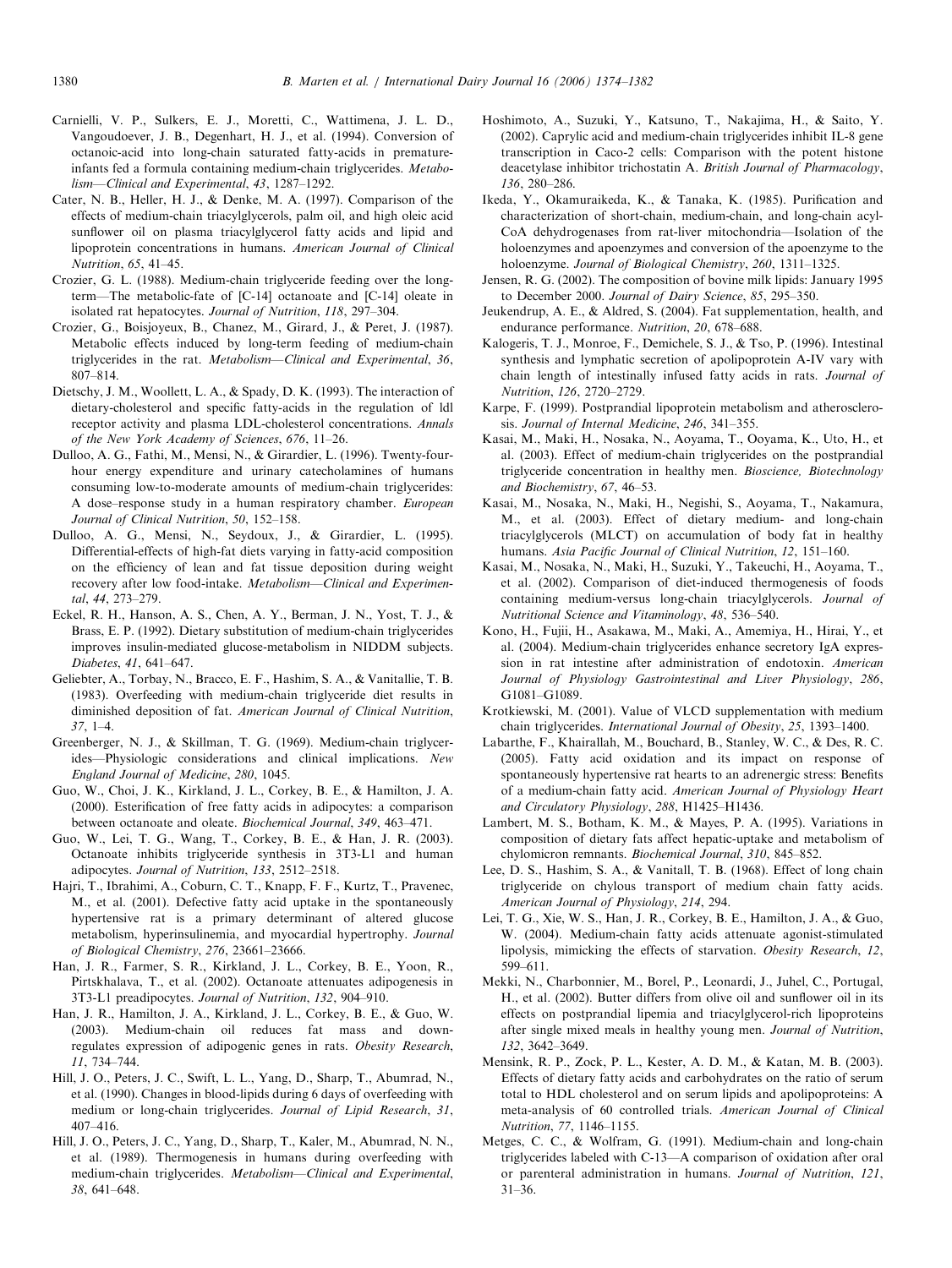- <span id="page-7-0"></span>Nagata, J., Kasai, M., Watanabe, S., Ikeda, I., & Saito, M. (2003). Effects of highly purified structured lipids containing medium-chain fatty acids and linoleic acid on lipid profiles in rats. Bioscience, Biotechnology and Biochemistry, 67, 1937–1943.
- Noguchi, O., Takeuchi, H., Kubota, F., Tsuji, H., & Aoyama, T. (2002). Larger diet-induced thermogenesis and less body fat accumulation in rats fed medium-chain triacylglycerols than in those fed long-chain triacylglycerols. Journal of Nutritional Science and Vitaminology, 48, 524–529.
- Nosaka, N., Maki, H., Suzuki, Y., Haruna, H., Ohara, A., Kasai, M., et al. (2003). Effects of margarine containing medium-chain triacylglycerols on body fat reduction in humans. Journal of Atherosclerosis and Thrombosis, 10, 290–298.
- Odle, J. (1997). New insights into the utilization of medium-chain triglycerides by the neonate: Observations from a piglet model. Journal of Nutrition, 127, 1061–1067.
- Papamandjaris, A. A., MacDougall, D. E., & Jones, P. J. H. (1998). Medium chain fatty acid metabolism and energy expenditure: Obesity treatment implications. Life Sciences, 62, 1203–1215.
- Pfeuffer, M., & Schrezenmeir, J. (2002). Milk lipids in diet and health— Medium chain fatty acids (MCFA). IDF Bulletin, 377, 32–42.
- Plat, J., & Mensink, R. P. (2005). Food components and immune function. Current Opinion in Lipidology, 16, 31–37.
- Riccardi, G., Giacco, R., & Rivellese, A. A. (2004). Dietary fat, insulin sensitivity and the metabolic syndrome. Clinical Nutrition, 23, 447–456.
- Rodriguez, M., Funke, S., Fink, M., Demmelmair, H., Turini, M., Crozier, G., et al. (2003). Plasma fatty acids and [C-13]linoleic acid metabolism in preterm infants fed a formula with medium-chain triglycerides. Journal of Lipid Research, 44, 41–48.
- Rolland, V., Roseau, S., Fromentin, G., Nicolaidis, S. V., Tome, D., & Even, P. C. (2002). Body weight, body composition, and energy metabolism in lean and obese Zucker rats fed soybean oil or butter. American Journal of Clinical Nutrition, 75, 21–30.
- Ronis, M. J. J., Korourian, S., Zipperman, M., Hakkak, R., & Badger, T. M. (2004). Dietary saturated fat reduces alcoholic hepatotoxicity in rats by altering fatty acid metabolism and membrane composition. Journal of Nutrition, 134, 904–912.
- Sato, K., Cho, Y., Tachibana, S., Chiba, T., Schneider, W. J., & Akiba, Y. (2005). Impairment of VLDL secretion by medium-chain fatty acids in chicken primary hepatocytes is affected by the chain length. Journal of Nutrition, 135, 1636–1641.
- Schrezenmeir, J., Keppler, I., Fenselau, S., Weber, P., Biesalski, H. K., Probst, R., et al. (1993). The phenomenon of a high triglyceride response to an oral lipid load in healthy-subjects and its link to the metabolic syndrome. Annals of the New York Academy of Sciences, 683, 302–314.
- Seaton, T. B., Welle, S. L., Warenko, M. K., & Campbell, R. G. (1986). Thermal effect of medium-chain and long-chain triglycerides in man. American Journal of Clinical Nutrition, 44, 630–634.
- Sidossis, L. S., Stuart, C. A., Shulman, G. I., Lopaschuk, G. D., & Wolfe, R. R. (1996). Glucose plus insulin regulate fat oxidation by controlling the rate of fatty acid entry into the mitochondria. Journal of Clinical Investigation, 98, 2244–2250.
- St Onge, M. P. (2005). Dietary fats, teas, dairy, and nuts: potential functional foods for weight control? American Journal of Clinical Nutrition, 81, 7–15.
- St Onge, M. P., Bourque, C., Jones, P. J. H., Ross, R., & Parsons, W. E. (2003). Medium- versus long-chain triglycerides for 27 days increases fat oxidation and energy expenditure without resulting in changes in body composition in overweight women. International Journal of Obesity, 27, 95–102.
- St Onge, M. P., & Jones, P. J. H. (2002). Physiological effects of mediumchain triglycerides: Potential agents in the prevention of obesity. Journal of Nutrition, 132, 329–332.
- St Onge, M. P., Lamarche, B., Mauger, J. F., & Jones, P. J. H. (2003). Consumption of a functional oil rich in phytosterols and medium-

chain triglyceride oil improves plasma lipid profiles in men. Journal of Nutrition, 133, 1815–1820.

- St Onge, M. P., Ross, R., Parsons, W. D., & Jones, P. J. H. (2003). Medium-chain triglycerides increase energy expenditure and decrease adiposity in overweight men. Obesity Research, 11, 395–402.
- Stein, D. T., Stevenson, B. E., Chester, M. W., Basit, M., Daniels, M. B., Turley, S. D., et al. (1997). The insulinotropic potency of fatty acids is influenced profoundly by their chain length and degree of saturation. Journal of Clinical Investigation, 100, 398–403.
- Stouthard, J. M. L., Endert, E., Romijn, J. A., & Sauerwein, H. P. (1994). Infusion of long-chain or medium-chain triglycerides inhibits peripheral glucose-metabolism in men. Journal of Parenteral and Enteral Nutrition, 18, 436–441.
- Stubbs, R. J., & Harbron, C. G. (1996). Covert manipulation of the ratio of medium- to long-chain triglycerides in isoenergetically dense diets: Effect on food intake in ad libitum feeding men. International Journal of Obesity, 20, 435–444.
- Swift, L. L., Hill, J. O., Peters, J. C., & Greene, H. L. (1992). Plasma-lipids and lipoproteins during 6 d of maintenance feeding with long-chain, medium-chain, and mixed-chain triglycerides. American Journal of Clinical Nutrition, 56, 881–886.
- Tachibana, S., Sato, K., Takahashi, T., & Akiba, Y. (2002). Octanoate inhibits very low-density lipoprotein secretion in primary cultures of chicken hepatocytes. Comparative Biochemistry and Physiology A— Molecular and Integrative Physiology, 132, 621–627.
- Tanaka, S., Saitoh, O., Tabata, K., Matsuse, R., Kojima, K., Sugi, K., et al. (2001). Medium-chain fatty acids stimulate interleukin-8 production in Caco-2 cells with different mechanisms from long-chain fatty acids. Journal of Gastroenterology and Hepatology, 16, 748–754.
- Tholstrup, T., Ehnholm, C., Jauhiainen, M., Petersen, M., Hoy, C. E., Lund, P., et al. (2004). Effects of medium-chain fatty acids and oleic acid on blood lipids, lipoproteins, glucose, insulin, and lipid transfer protein activities. American Journal of Clinical Nutrition, 79, 564–569.
- Thomas, T. R., Horner, K. E., Langdon, M. M., Zhang, J. Q., Krul, E. S., Sun, G. Y., et al. (2001). Effect of exercise and medium-chain fatty acids on postprandial lipemia. Journal of Applied Physiology, 90, 1239–1246.
- Traul, K. A., Driedger, A., Ingle, D. L., & Nakhasi, D. (2000). Review of the toxicologic properties of medium-chain triglycerides. Food and Chemical Toxicology, 38, 79–98.
- Tsai, Y. H., Park, S., Kovacic, J., & Snook, J. T. (1999). Mechanisms mediating lipoprotein responses to diets with medium-chain triglyceride and lauric acid. Lipids, 34, 895–905.
- Tsuji, H., Kasai, M., Takeuchi, H., Nakamura, M., Okazaki, M., & Kondo, K. (2001). Dietary medium-chain triacylglycerols suppress accumulation of body fat in a double-blind, controlled trial in healthy men and women. Journal of Nutrition, 131, 2853–2859.
- Van Wymelbeke, V., Louis-Sylvestre, J., & Fantino, M. (2001). Substrate oxidation and control of food intake in men after a fat-substitute meal compared with meals supplemented with an isoenergetic load of carbohydrate, long-chain triacylglycerols, or medium-chain triacylglycerols. American Journal of Clinical Nutrition, 74, 620–630.
- Wanten, G., van Emst-De Vries, S., Naber, T., & Willems, P. (2001). Nutritional lipid emulsions modulate cellular signaling and activation of human neutrophils. Journal of Lipid Research, 42, 428–436.
- Wanten, G. J., Janssen, F. P., & Naber, A. H. (2002). Saturated triglycerides and fatty acids activate neutrophils depending on carbon chain-length. European Journal of Clinical Investigation, 32, 285–289.
- White, M. D., Papamandjaris, A. A., & Jones, P. J. H. (1999). Enhanced postprandial energy expenditure with medium-chain fatty acid feeding is attenuated after 14 d in premenopausal women. American Journal of Clinical Nutrition, 69, 883–889.
- Xie, C. L., Woollett, L. A., Turley, S. D., & Dietschy, J. M. (2002). Fatty acids differentially regulate hepatic cholesteryl ester formation and incorporation into lipoproteins in the liver of the mouse. Journal of Lipid Research, 43, 1508–1519.